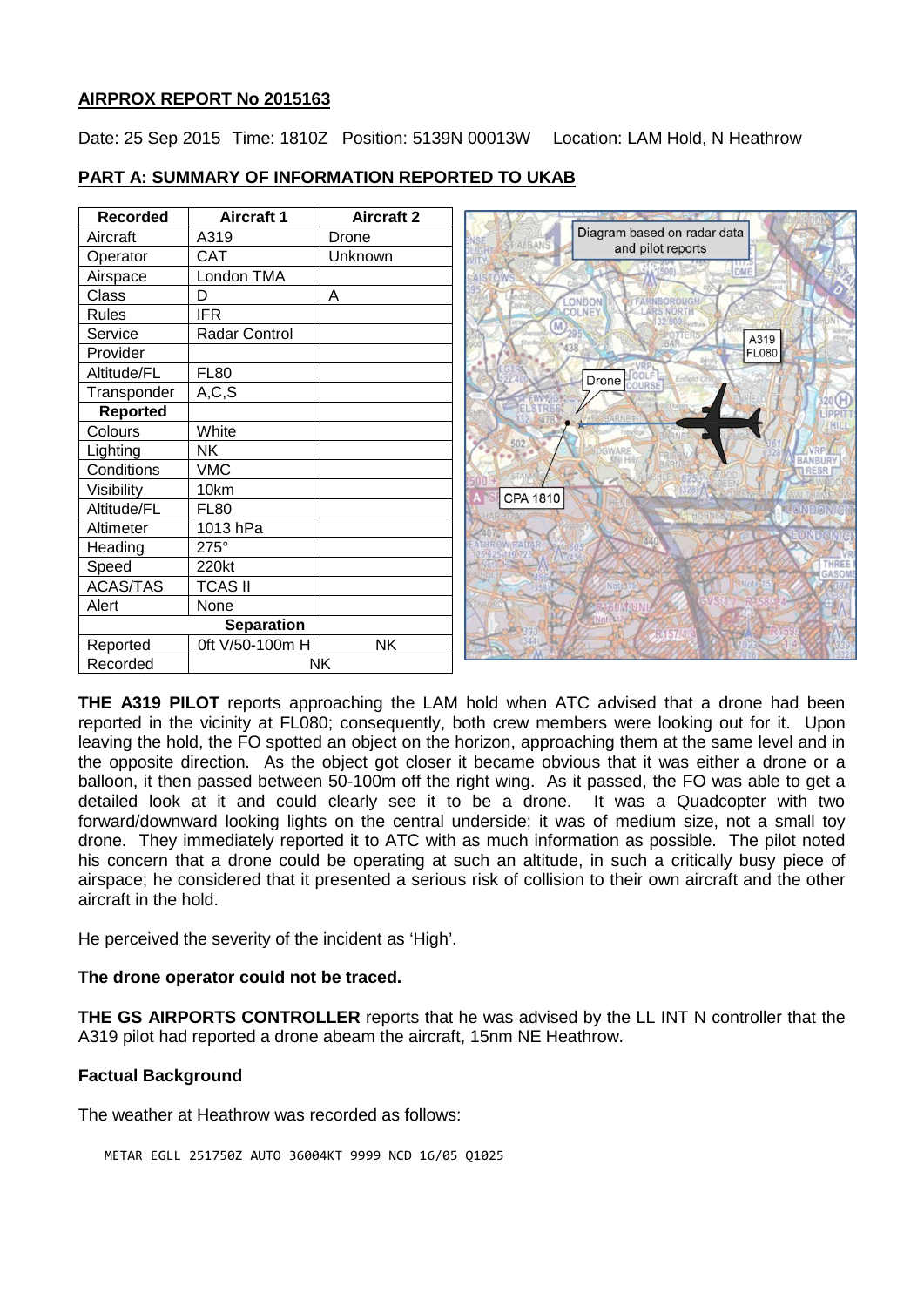### **Analysis and Investigation**

#### **UKAB Secretariat**

The Air Navigation Order 2009 (as amended), Article [1](#page-1-0)38<sup>1</sup> states:

A person must not recklessly or negligently cause or permit an aircraft to endanger any person or property.

Article 166, paragraphs 2, 3 and 4 state:

(2) The person in charge of a small unmanned aircraft may only fly the aircraft if reasonably satisfied that the flight can safely be made.

(3) The person in charge of a small unmanned aircraft must maintain direct, unaided visual contact with the aircraft sufficient to monitor its flight path in relation to other aircraft, persons, vehicles, vessels and structures for the purpose of avoiding collisions.'

(4) The person in charge of a small unmanned aircraft which has a mass of more than 7kg excluding its fuel but including any articles or equipment installed in or attached to the aircraft at the commencement of its flight must not fly the aircraft

(a) in Class A, C, D or E airspace unless the permission of the appropriate air traffic control unit has been obtained;

(b) within an aerodrome traffic zone …; or

(c) at a height of more than 400 feet above the surface unless it is flying in airspace described in sub-paragraph (a) or (b) and in accordance with the requirements for that airspace.

A CAA web site<sup>[2](#page-1-1)</sup> provides information and guidance associated with the operation of Unmanned Aircraft Systems (UASs) and Unmanned Aerial Vehicles (UAVs).

The CAA has published a UAV Safety Notice<sup>[3](#page-1-2)</sup> which states the responsibilities for flying unmanned aircraft. This includes:

You are responsible for avoiding collisions with other people or objects - including aircraft. Do not fly your unmanned aircraft in any way that could endanger people or property. It is illegal to fly your unmanned aircraft over a congested area (streets, towns and cities). Also, stay well clear of airports and airfields.

In addition, the CAA has published guidance regarding First Person View (FPV) drone operations which limit this activity to drones of less than 3.5kg take-off mass, and to not more than 1000ft<sup>[4](#page-1-3)</sup>.

#### **Summary**

An Airprox was reported when an A319 and a drone flew into proximity at 1810 on Friday  $25<sup>th</sup>$ September 2015. The A319 pilot was operating under IFR in VMC, and in receipt of a Radar Control Service from Swanwick. The drone operator could not be traced.

l

<span id="page-1-0"></span><sup>1</sup> Article 253 of the ANO details which Articles apply to small unmanned aircraft. Article 255 defines 'small unmanned aircraft'. The ANO is available to view at [http://www.legislation.gov.uk.](http://www.legislation.gov.uk/) 2 www.caa.co.uk/uas

<span id="page-1-1"></span>

<span id="page-1-2"></span><sup>3</sup> CAP 1202

<span id="page-1-3"></span><sup>4</sup> ORSA No. 1108 Small Unmanned Aircraft – First Person View (FPV) Flying available at[: ORSA No 1108.](http://publicapps.caa.co.uk/modalapplication.aspx?appid=11&catid=1&id=6746&mode=detail&pagetype=65)